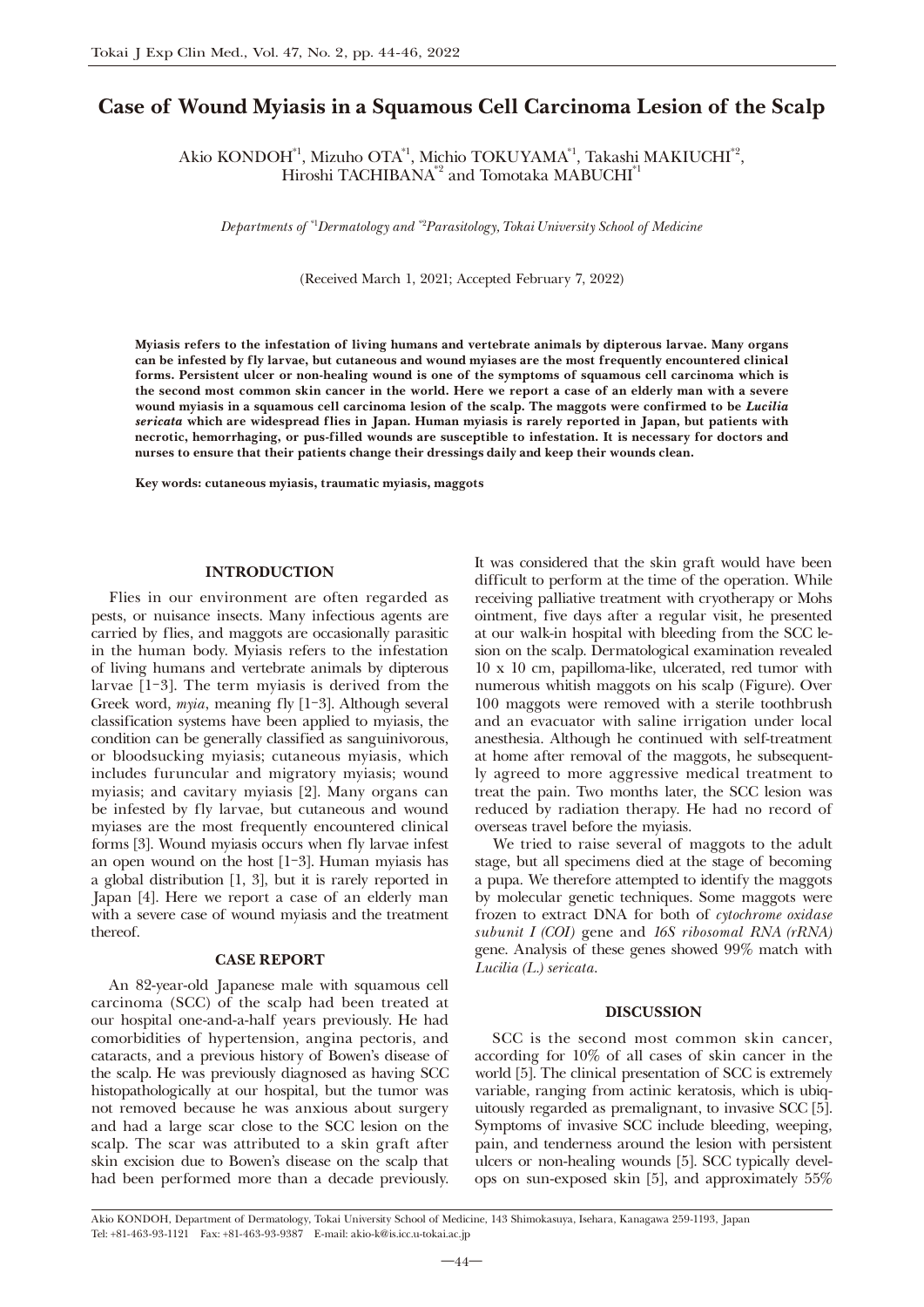

**Figure** Numerous whitish maggots were observed in a  $10 \times 10$  cm area, comprising a papilloma-like, ulcerated, red squamous cell carcinoma tumor of the scalp.

of all cases of cutaneous SCC occur on the head and neck [5].

Wounds with alkaline discharge (pH 7.1 to 7.5) and the presence of necrosis are important indicators of wound myiasis [2]. When flies oviposit in necrotic, hemorrhaging, or pus-filled lesions, wound myiasis frequently occurs [2]. Dermatological symptom of wound myiasis most commonly manifest as ulcers, and hyperkeratosis to a lesser extent [2]. Many dermatologic conditions, including neuropathic ulcers, psoriasis, seborrheic keratosis, onychomycosis, vascular insufficiency ulcers, cutaneous B cell lymphoma, basal cell carcinoma, lipedema, herpes zoster, noma, filarial lymphoedema, condyloma acuminatum, hemorrhoid, leprosy, pediculosis, and impetigo have all been reported to be associated with myiasis [2]. However, an association between myiasis and advanced SCC is rare, with only 15 cases reported in the literature [6]. Of the reported cases  $(n = 15)$ , 11 were males and 4 were females, with ages ranging between 21 and 101 years. In almost all cases  $(n = 13)$ , myiasis was observed on the head and neck regions, including the scalp, face, and orbita. More than 50% of all cases  $(n = 9)$  were classified as wound myiasis. Patients with myiasis in SCC lesions were characterized by the presence of advanced, giant, and neglected SCC skin lesions, poor social status, and comorbidities. Our case was similar to previous case reports, in that our patient presented with a giant SCC with an ulcer, necrotic tissue, and crust, and could not irrigate the SCC sufficiently by himself due to pain.

A lack of adequate medical and nursery care of the elderly, psychiatric patients, alcoholics, and other helpless patients makes humans prone to wound myiasis [2]. Our case was neither psychiatric nor demented patient. However, he was elderly, single, and stubborn person who did not accept not only our medical suggestions and home-visit nursery cares but also his daughter's

helps.

Treatment requires the removal of all visible maggots, followed by debridement in cases where necrotic tissue still remains [2]. A review article stated that a 15% chloroform or ether in olive oil or another oil can be used to immobilize the larvae and facilitate maggot removal [2]. Changing dressings consistently and on a daily basis is also required [2]. In our case, all of the maggots were removed at the first treatment, and there was no recidivation thereafter.

The maggots in our case were confirmed to be *L. sericata*. *Lucilia* species or green bottle flies, are widespread in Japan. A case series reported that the most common cause of wound myiasis in USA was *L. sericata*  $(30 \text{ out of } 42 \text{ cases}, 71\%)$  [7]. The most common species in Japan are also found in the USA [4], and a case of myiasis on vulvar SCC caused by *L. sericata*  was reported from Japan [4]. Previous studies reported that *L. sericata* lays numerous eggs in exposed wounds and that the abundant larvae then behave in a manner similar to a superorganism, which benefits individual maggots [6]. Maggots can be generally separated into two types; those that feed on necrotic tissue only (necrophagic group), such as *L. sericata*, and those that feed on vital tissue [6]. Wound myiasis can be used iatrogenically for treating superficial necrotic wounds in humans [1]. This benign wound myiasis is known as maggot therapy. *L. sericata* has a strong preference for necrotic tissue and may even starve on clean tissues, thus, is the most widely used fly species in maggot therapy [1], even in Japan.

In conclusion, human myiasis is rarely reported in Japan, but patients with necrotic, hemorrhaging, or pus-filled wounds are susceptible to infestation, even during treatment. It is therefore necessary for doctors and nurses to ensure, where possible, that their patients' change their dressings daily and keep their